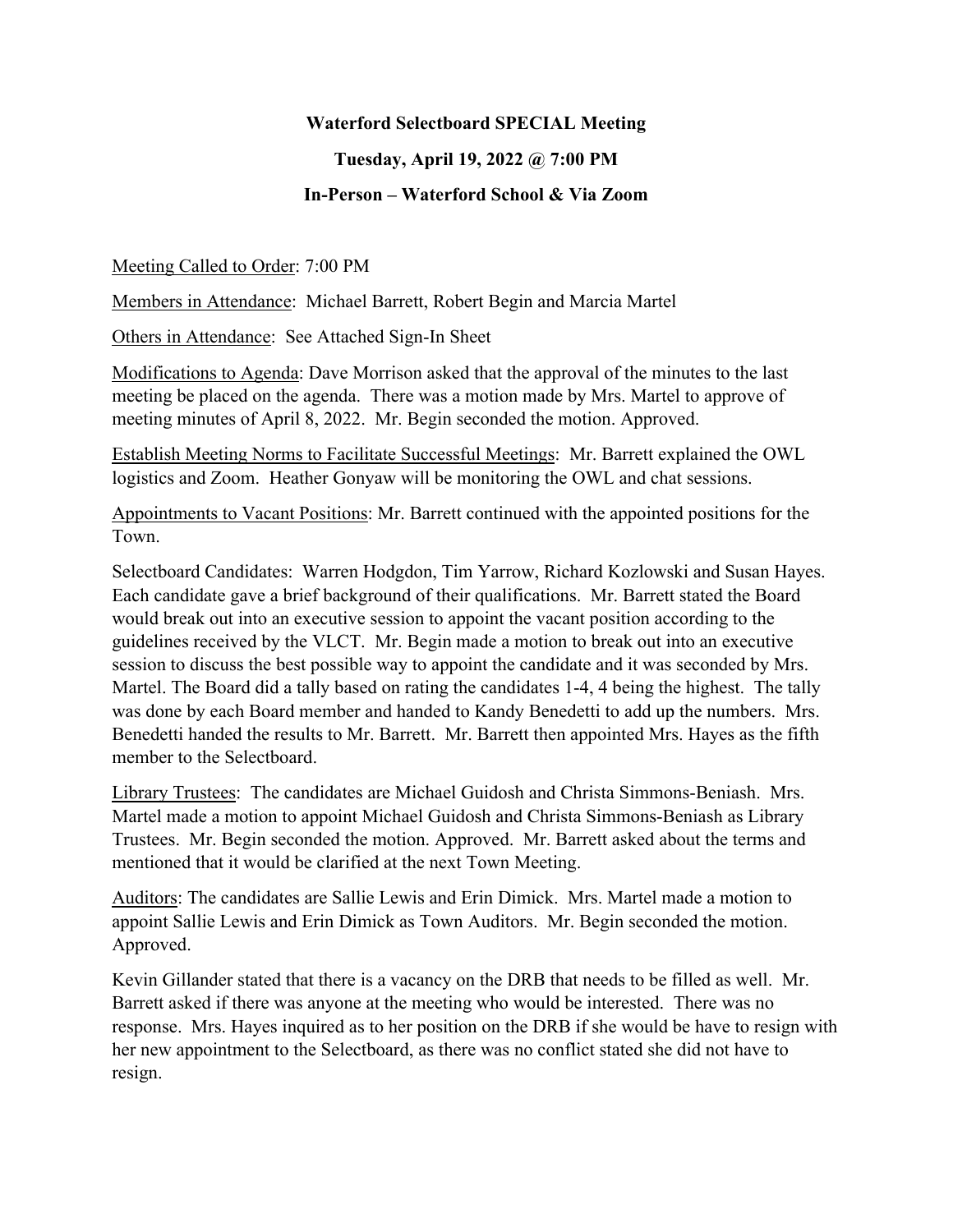Mr. Morrison stated that the position of Sexton was still vacant and that Warner Hodgdon had expressed an interest in the position. Mr. Barrett stated that the Board would reach out to the VLCT to make sure the appointment was appropriate. Mr. Begin made a motion to appoint Warner Hodgdon as the Town Sexton and it was seconded by Mrs. Martel. Approved.

Town Office Proposals: Mrs. Gonyaw wished to table the agenda item until there was a full Board present.

Request from the Waterford Historical Society to Hold Free Public Event: Helen Pike requested that the Town allow a Free Restoration Workshop at the West Waterford Cemetery on Duck Pond Road on June 25, 2022. Ms. Pike asked the Board for a ½ Staymat (finely crushed stone) to be provided. Mr. Barrett asked for a copy of the certificate of liability made to the Town of Waterford for the event. Mr. Begin made a motion for the Waterford Historical Society to have the Free Event at the West Waterford Cemetery on Duck Pond Road and it was seconded by Mrs. Martel. Approved.

Town E-mail Discussion: Mr. Barrett shared that the Town owns waterfordvt.org and is up and running. He expressed his concern that the Town of Waterford does not have legitimate emails. He has looked at Microsoft and Google for town emails for each of the town members. Currently, emails are coming into personal email accounts. Mr. Begin also expressed his concern about personal email addresses for town business and the liability associated with that. Mr. Barrett stated that he would put together a proposal to compare accounts to see which one would be most cost effective for the Town for the next meeting.

Waterford Fire Department – Fire Truck Discussion: Mr. Barrett was approached by Chief Gingue regarding a chassis that has been on order and a new Tanker truck, which is the oldest truck in the fleet. Chief Gingue addressed the Town regarding the current Tanker truck that only accommodates two people and currently only holds 1800 gallons. The new Tanker truck holds 5 members and 2000 gallons. Chief Gingue presented to the Town the reasons why a new Tanker truck was important for the Town for safety purposes. Chief Gingue also addressed the response of volunteers.

Mrs. Gillott inquired as to why the purchase of a new truck was not a Town vote. Mr. Barrett stated that this purchase was already approved in the Fire Station's budget. Mrs. Gillott further commented about the procedure on how the fire truck was purchased. Mr. Barrett stated that he would look at the process of how the purchase came to be to make sure that it was in proper order. Mrs. Gillott asked about the indebtedness of the Fire Department and this purchase and before the Town gets a loan it needs to be brought up to the Town.

Citizens' Concerns: Mr. Morrison commented on the new Town Clerk's office hours and asked about the emails being updated and if it was going to get rolled out soon. Mr. Barrett stated that if at the next meeting the Town is in agreement it can be done the next day. Mr. Barrett asked Mrs. Benedetti for the new Town Clerk hours. Mrs. Benedetti replied the new hours were as followed: Monday, Tuesday & Thursday  $8:30$  am  $-3:30$  pm and Wednesday 11 am  $-6$  pm. Fridays off. Mr. Morrison stated that there has been an issue on Ben Lyon's Pond Road. Wade Baillargeon stated that the Town is aware of the situation. Mrs. Gillott asked if the new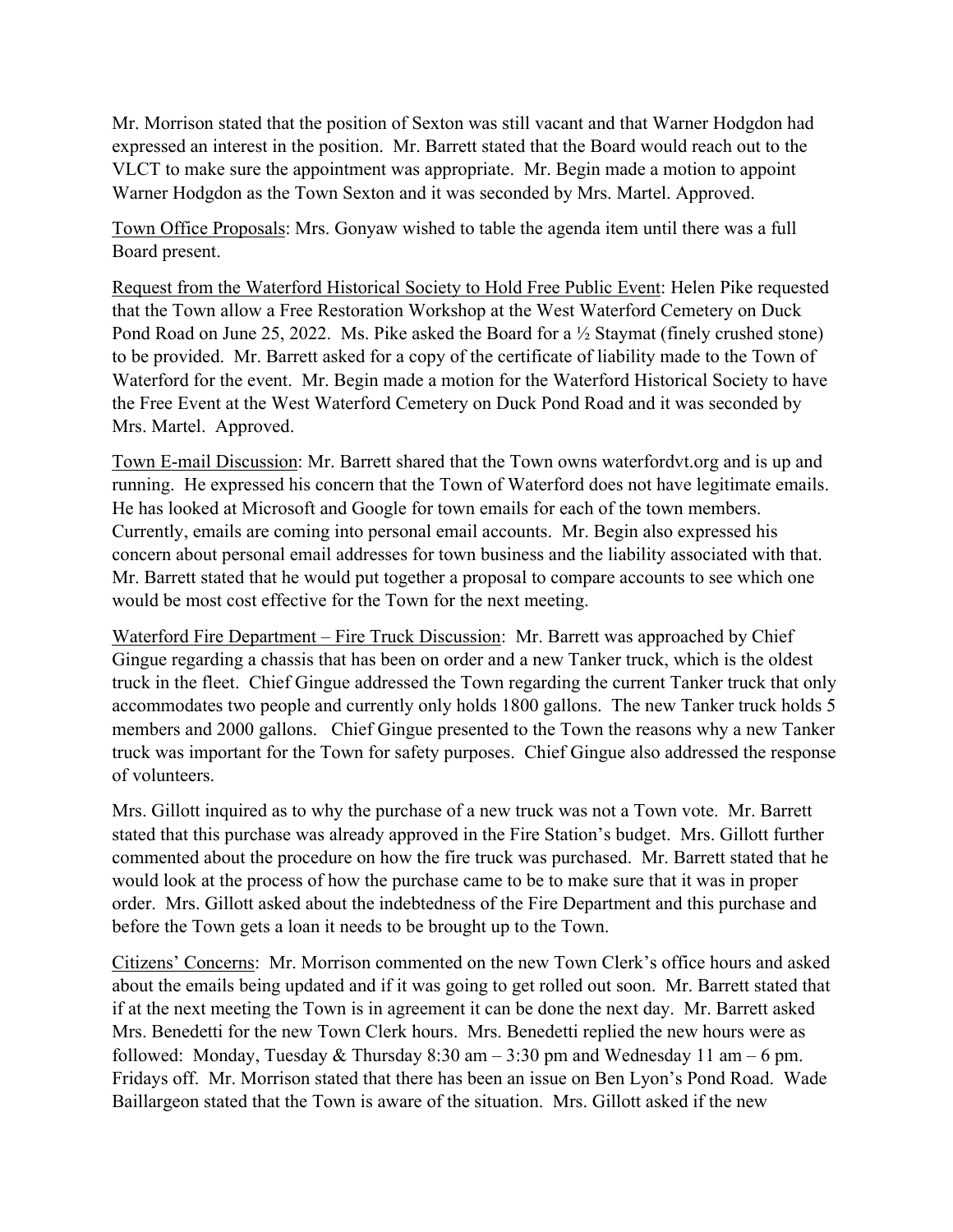Selectboard would be attending any training classes and any open meeting laws and have a more informative agenda. Mr. Barrett stated that the agenda could be revised to reflect a more open meeting and being more specific. As far as training Mr. Barrett and Mr. Begin stated they would be attending some type of training. Mrs. Benedetti stated that her and Mrs. Gonyaw would also be attending training next week. Mr. Morrison also commented on the Citizens Concerns were but at the end of the agenda the last few meetings and he felt that they should be at the beginning after the Modifications to the Agenda. James Hemond also suggested putting at the beginning. Mr. Barrett stated that the Citizens Concerns would be put at the beginning of the meetings. Clem Gray hand delivered an envelope to the Selectboard regarding the road crew. Mr. Barrett stated that the matter should be addressed at the next Selectboard meeting as the letter was addressed to Gary Allard. Lisle Houghton asked the Board for signatures regarding a culvert for Tim Ruggles. Mr. Barrett stated the Board would sign the grant as time was a factor. Mr. Barrett asked if there were any other concerns. Mr. Baillargeon mentioned a concern from a land owner regarding a Class Four Road and wanted to post in the Spring to keep off the road until after mud season. Kathleen Hodgdon further stated that she resides on the road and it was pretty bad and there were kids that were behind tearing up the road.

The next meeting will be the second Tuesday of May – May 10 at 7:00 pm. Mr. Houghton mentioned a concern regarding drug testing and having someone in the Town Clerk's office to take care of this as it would be a conflict for him to do it.

As there were no further questions or concerns, a motion was made by Mrs. Martel to adjourn the meeting and seconded by Mr. Begin. The motion was approved unanimously.

ADJOURNED 8:18 pm